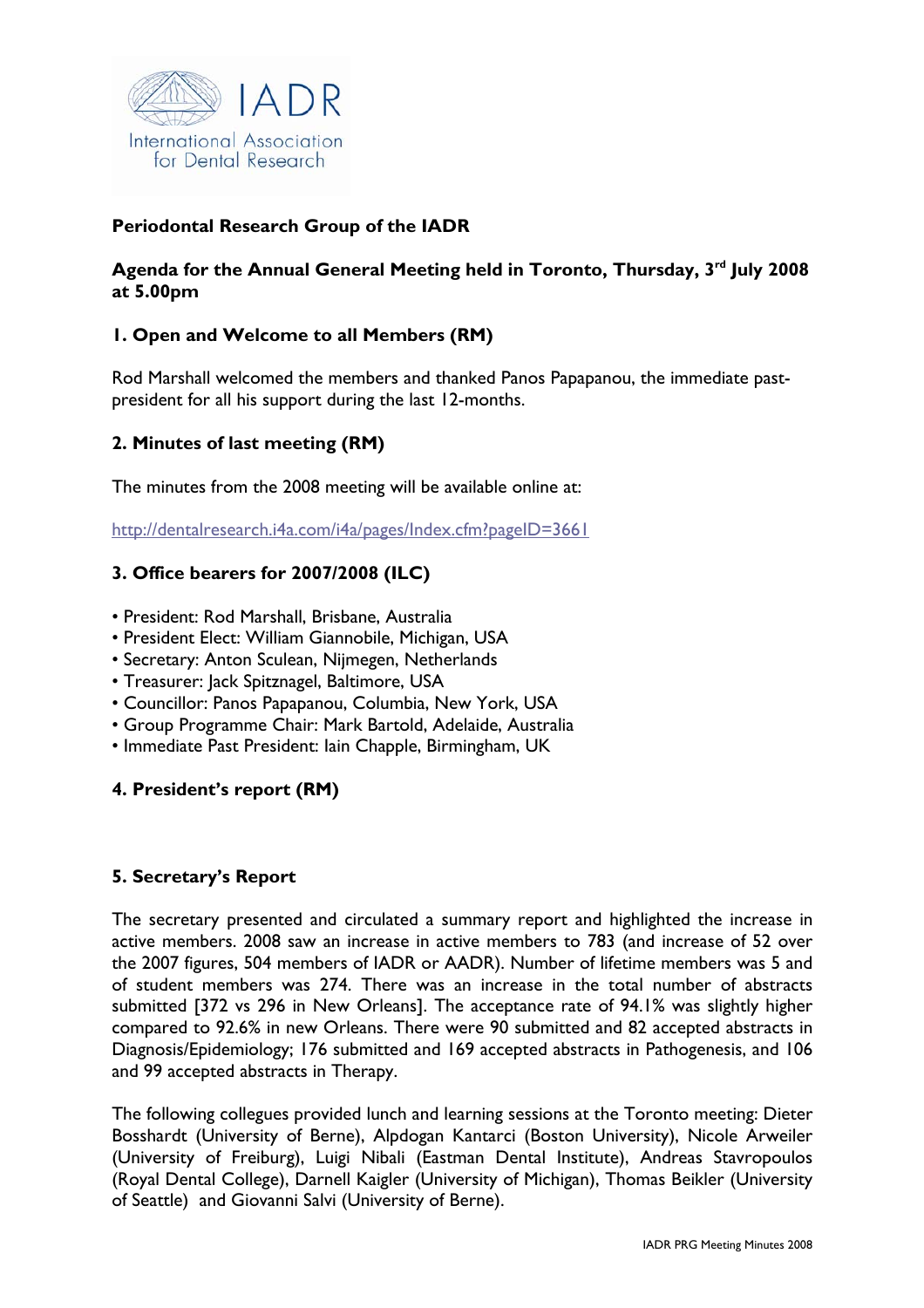# **6. Programme and Symposium Chair's Report (Mark Bartold)**

### **7. Treasurer's Report**

Rod Marshall also thanked Jack Spitznagel for his work (aided by Karen Novak from Micro/immunol group) for organising the reception & menu's. Jack Spitznagel delivered the brief outline which included all the significant points and indicated a very stable financial position for the PRG.

As of last annual report (12/31/07) the balance in the account was \$24,089.04. Outgoing since the last report included Andreas Stavropoulos was awarded \$500 for Rizzo Prize, PRG paid out \$10, 690.13 for Reception.

#### **8. Election of new secretary (Europe)**

The president, Dr Marshall, indicted that a new secretary needed to be elected and we were fortunate to have 3 nominations. He called for any further nominations from the floor but none was forthcoming. He expressed the view that his was firmly of the opinion that all the nominees would make excellent secretaries. Ballots where distributed by the outgoing secretary and members were asked to indicate there first preference. The nominees were:

Ivan Darby, University of Melbourne H Yoshie, Lin Jin, University of Hong Kong

The secretary collected and counted all the ballots scrutinised by the President-elect while the meeting continued.

#### **9. 2008 Programme Toronto, Canada**

The President called for submissions for the Dallas and Toronto meetings. He also outlined the following future meetings:

| Date                           | Location                   | <b>Meeting</b>                            |
|--------------------------------|----------------------------|-------------------------------------------|
| 2009<br>I-4 April              | Miami Beach, Florida, USA  | <b>IADR</b><br><b>AADR</b><br><b>CADR</b> |
| 2010<br>March (to be arranged) | Washington DC, USA         | <b>AADR</b><br><b>CADR</b>                |
| 2010<br>$14-17$ July           | Barcelona, Spain           | <b>IADR</b>                               |
| 2011<br>16-19 March            | San Diego, California, USA | <b>IADR</b><br><b>AADR</b><br><b>CADR</b> |
| 2012<br><b>March 20-24</b>     | Tampa, FL                  | <b>AADR</b><br><b>CADR</b>                |

#### **10. Councillor's Report:**